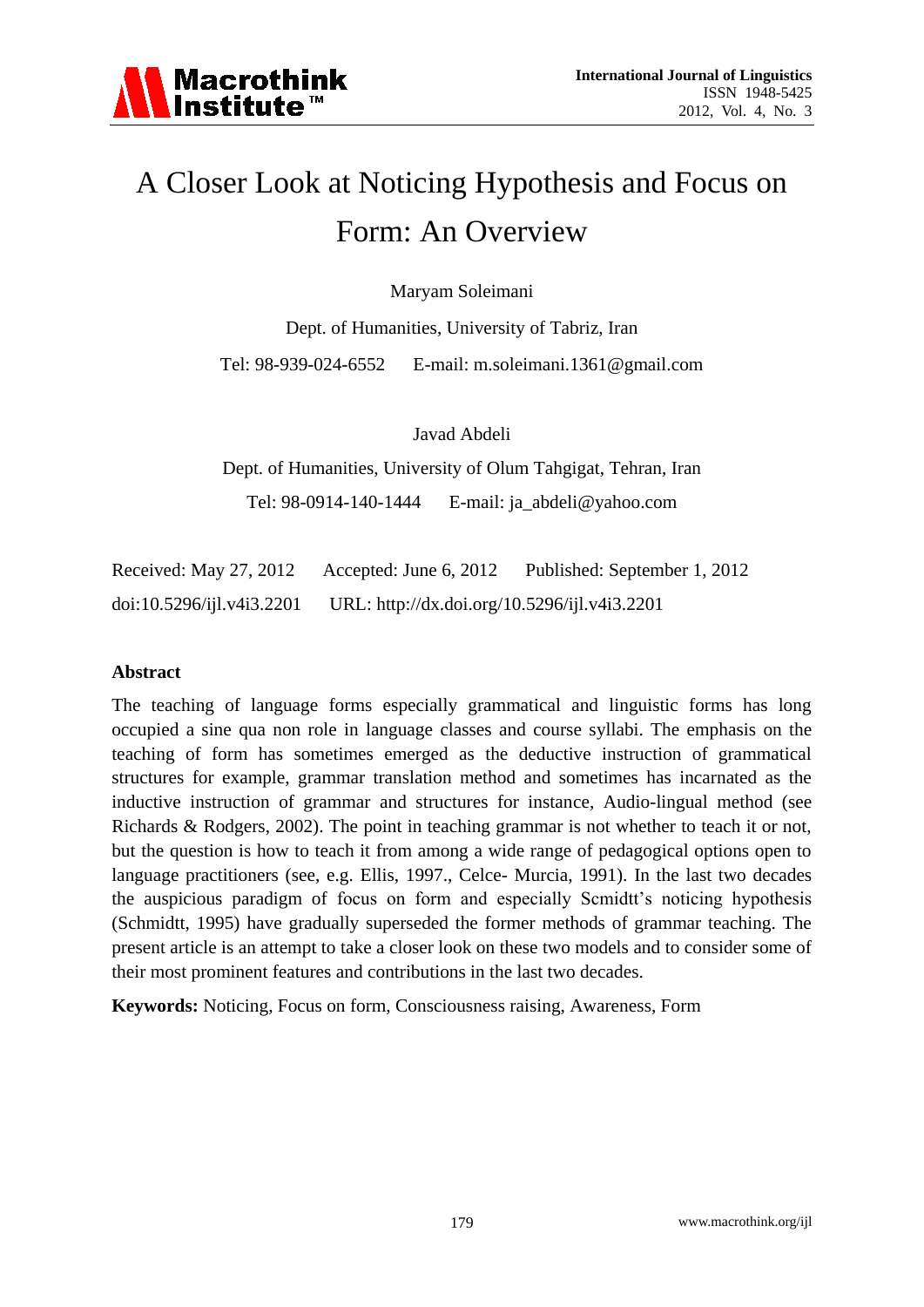

## **1. Introduction**

Schmidtt (1995) maintains that for better second language development, learners have to notice the linguistic features in the input. Noticing induces an awareness of the target language features and this awareness in time brings about the acquisition of these features. The issue of noticing is hotly disputed with regard to the amount and depth of noticing which should take place and its subsequent effects on acquisition. Schmidtt (1994) claims that input alone is not sufficient for language acquisition, what is more important is the learners' intake out of the offered input, noticing and awareness of linguistic features induce higher amounts of intake out of the presented input. While Gass et.al (2003) claim that awareness of form alone does not cause its acquisition without the formulation of explicit rules and how these rules operate regarding the noticed form, other studies (Rosa and Leow, 2004., Leow, 1997) testify that awareness of linguistic form alone augments the amount of intake by the learner and facilitates the acquisition of linguistic or grammatical forms on spot or in subsequent future input.

Noticing is incorporated within a focus on form (FOF) framework, simply put, noticing or any other approach which makes learners pay attention to linguistic or grammatical form while engaged in meaning centered communicative activities is deemed a FOF practice. Input enhancement, input enrichment, input flooding, consciousness raising and noticing can be all considered as the off springs of FOF approach to language instruction.

Before the advent of Form focused instruction language teaching pundits were busy stressing indirect, implicit treatment of form within a message focused, content-based, meaningcentered and communicative language teaching framework. Direct explicit attention to linguistic and grammatical form was deemed unnecessary and sometimes detrimental to learners' mushrooming inter-language systems, however, in the last two decades grammar has been rehabilitated (e.g. doughty and Williams, 1998a), it is considered an essential, inseparable and integral part of language teaching, quite indispensible to the instruction of a foreign language.

There exist two major types of form-focused instruction: focus on formS (FOFs) and FOF. FOFs, the predecessor of FOF is characterized by a structuralist, synthetic approach to language teaching, where the primary focus of classroom activity is on linguistic forms rather than the meanings they convey (Burgess and Etherington, 2002) . FOFs is, in other words, a pre-planned selection of particular linguistic and grammatical forms and direct and explicit treatment of those forms in classroom. It is in layman terms, 'a pre-selection of specific features based on a linguistic syllabus and intensive and systematic treatment of those features, that is, the primary focus of attention is on the form that is being taught.' (Ellis, et al, 2002)

Quite a many researchers (Lightbown and Spada, 1990., Nassaji, 1999., Williams, 1995., Fotos and Ellis, 1991., Spada and Lightbown, 1993) have confirmed the efficacy of teaching form through FOF and noticing activities. FOF is the drawing of learners' attention to linguistic forms while doing a communicative activity, i.e. the primary focus of attention in FOF is on meaning rather than form, in FOF as Ellis, et al, (2002) maintain, ' the attention to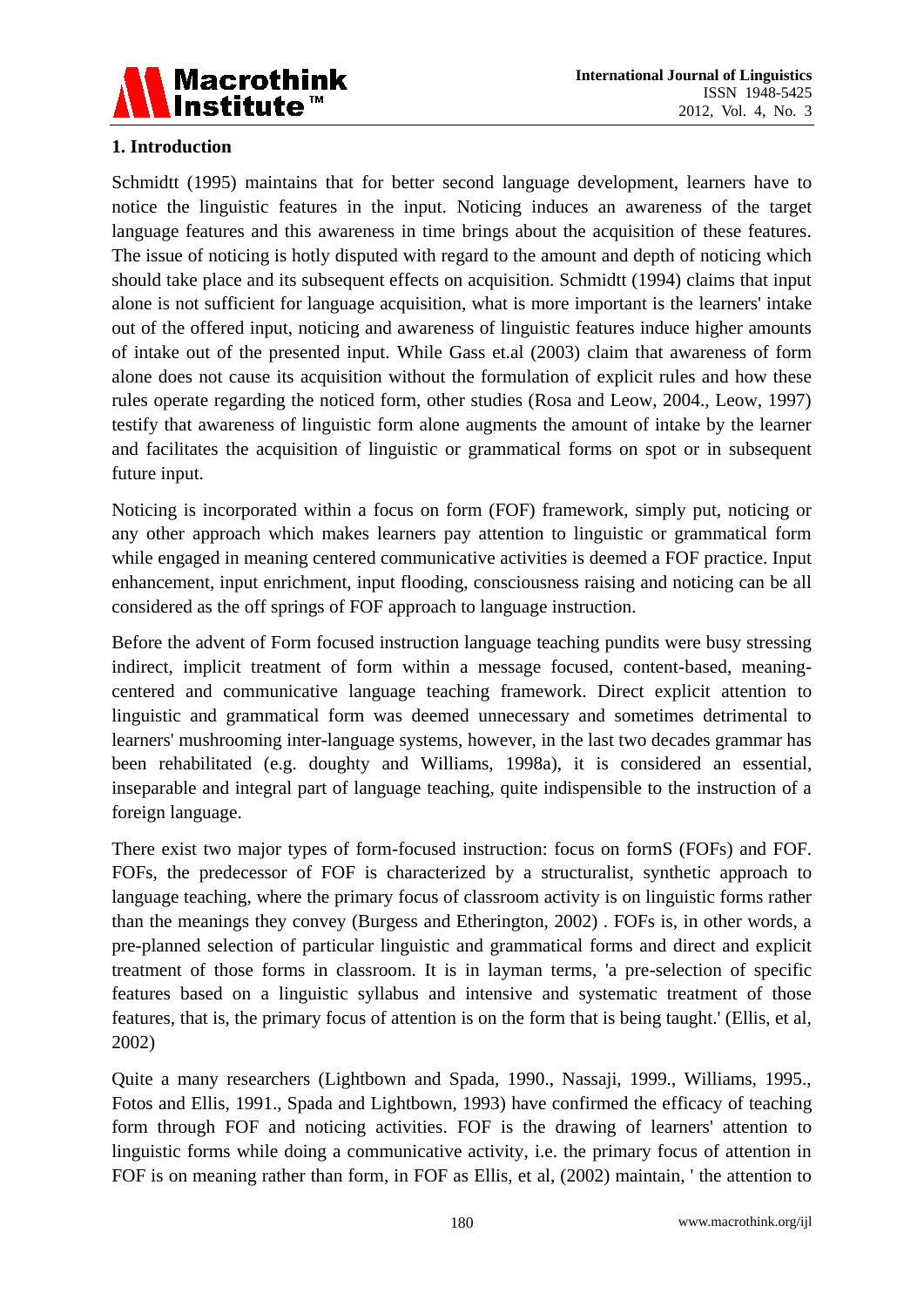

form arises out of meaning-centered activity derived from the performance of a communicative task.' FOF, in contrast to FOFs, pronounces the centrality of meaning in instruction and pays sporadic and peripheral attention to linguistic forms in the midst of communicative activities, to put it in a nutshell, FOF is, in fact, occasional departures from meaning centered communicative activities in order to draw the learners' attention to a particular linguistic or grammatical feature. FOF is a temporary and transitive treatment of a particular form while the focus of attention is on meaning and content.

#### **2. Focused Tasks and Unfocused Tasks**

Focused tasks are the tasks in which particular form or forms are embedded to the task before its implementation, a particular grammatical or linguistic form is pre-planned and intentionally embedded into the task to be elicited during communicative activities. Unfocused tasks, on the other hand, are designed to elicit general samples of language use with no pre-planning to embed any linguistic or grammatical feature in the task.

#### **3. Planned and Incidental FOF**

Two types of focus on from instruction can be distinguished: planned FOF and incidental FOF. In the former, focused tasks are used which are communicative tasks designed to elicit the use of a particular linguistic feature in the context of meaning centered activities i.e. the FOF is pre-embedded to the task and there is an intensive and deep treatment of a special language feature, this type of FOF is akin to FOFs instruction in that a particular linguistic or grammatical feature is per-selected and treated in the classroom, however, in FOF, in contrast to FOFs, attention is centered on meaning centered communicative activities and only peripheral or implicit attention is being paid to form. An example of a planned FOF task is a reading comprehension task flooded with reduced adjectival clauses for the learners to pick up.

Incidental FOF, on the other hand, incorporates unfocused tasks, which are communicative tasks designed to elicit content based and meaning centered language use and not a particular form. These tasks are usually performed without any attention to form, however, it may happen that students or teacher incidentally have a time out and attend to some forms while doing the task, if so, the attention to form would be extensive rather than intensive. An example of an incidental FOF task can be an information gap task designed without any intentional, pre-planned attention to form, but students or teacher arbitrarily or impromptu choose a form to discuss

| Type              | <b>Syllabus</b> | Primary focus | Distribution |  |
|-------------------|-----------------|---------------|--------------|--|
| 1. FOFs           | Structural      | <b>Form</b>   | Intensive    |  |
| 2. Planned FOF    | Task-based      | Meaning       | Intensive    |  |
| 3. Incidental FOF | Task-based      | Meaning       | Extensive    |  |
|                   |                 |               |              |  |

Table 1. Types of form-based instruction

 <sup>(</sup>Adopted from Ellis et.al, 2002)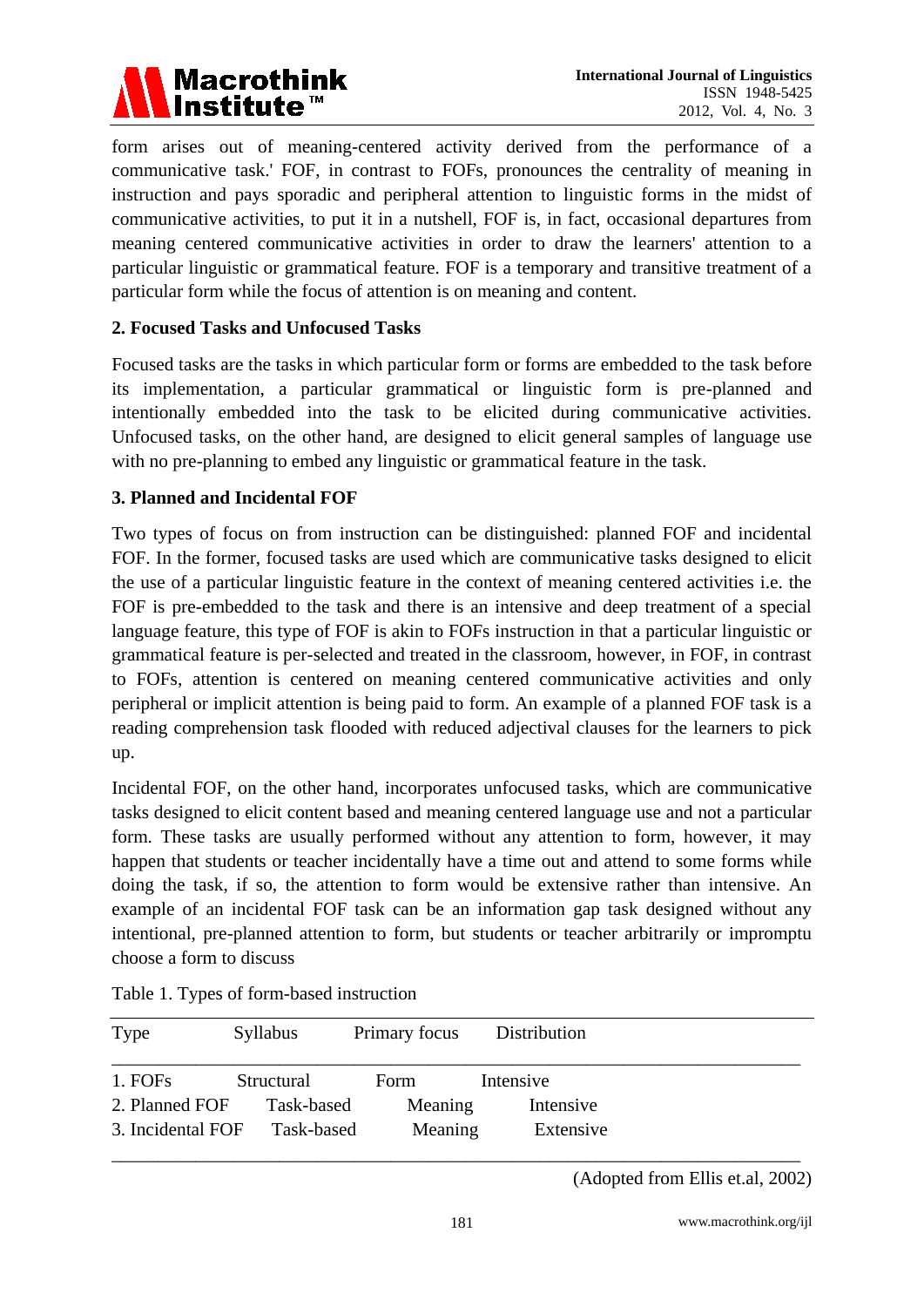

### **4. Reactive FOF**

Reactive FOF is concerned with dealing with learner errors. Reactive FOF is in fact, the teacher's reaction to the errors or mistakes made by learners. Based on the approach the instructor selects to address the learners' errors two major categories of reactive FOF emerge:

### **5. Conversational vs. didactic FOF**

Learners ' errors may cause communication problems, and if they make teacher and learners engage in a dialogue or conversation in order to resolve them, this would be an example of a conversational FOF. It is in fact, a negotiation of meaning rather than form, 1 and 2 below are paradigmatic examples of conversational FOF.

**Example 1**: Conversational focus-on-form (Request for confirmation)

S: my group has a name

T: what name?

S1: best

T: Bess' group?

S1: best

T: oh, best, okay

S2: best

T: best, not group three, the best, that's a lovely name

**Example 2:** Conversational focus-on-form (Request for clarification)

S1: I'm look for a room, or

S2: I will take you

T: what?

S2: I'll take you

Sometimes learners' errors do not cause communication problems, but the teacher chooses a particular form to make the focus of instruction, this is a kind of pedagogic time-out from a meaning centered communicative activity and it can be considered didactic. It is, in fact, a negotiation of form rather than meaning. In the example below the teacher tries to teach the use of article "the" by using recast.

**Example 3**: Didactic focus-on-form

S: I was in pub

(2.0)

S: I was in pub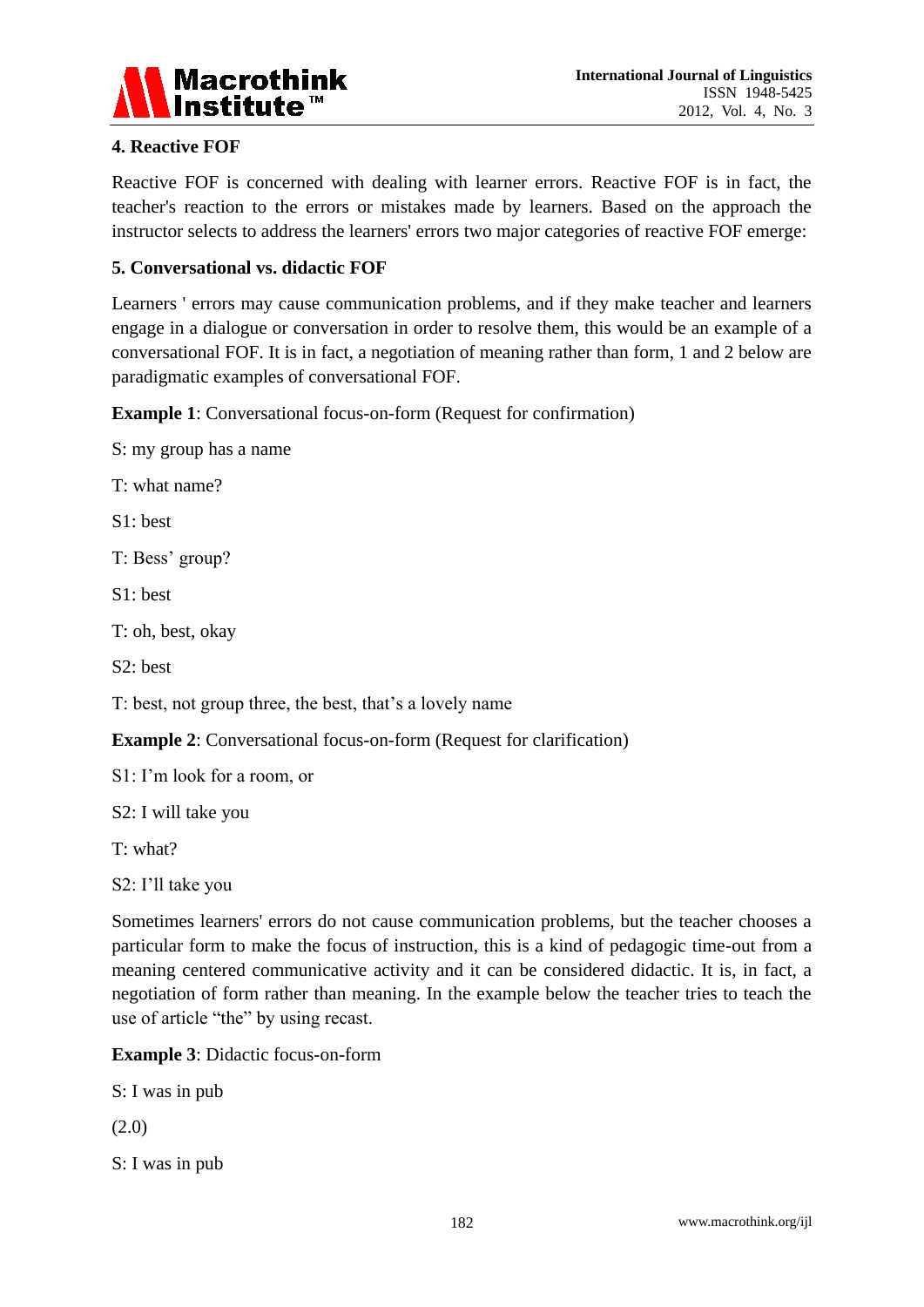

T: in *the* pub?

S: yeah and I was drinking beer

### **6. Input Flooding and Input Enhancement**

Two types of noticing "input flooding and input enhancement" are of planned FOF type discussed in the above paragraph. Different strategies such as input flooding, input enhancement, consciousness raising, etc have been proposed for the realization of FOF in SLA, noticing which is to be achieved through input flooding or input enhancement or some other strategies has become ubiquitous and popular in recent years.

To recapitulate, there are two major types of noticing: input enhancement and input flooding, both of which are types of planned FOF and fall in the category of focused tasks in which a particular linguistic or grammatical feature is embedded into the task while designing it. In focused tasks, the task while being meaning centered and fostering a communicative activity is intentionally designed to target a particular form, that is, a linguistic or grammatical feature is pre-selected and lodged into the task prior to its implementation in classroom.

In order to implement a FOF paradigm, learners ought to pay attention to language forms, this is materialized through noticing which is, making input stand out in a way that is noticeable for the learners. Noticing as Schmidtt (1995) puts it is any procedure through which the target form is enhanced to be made more salient for the learners to notice. This noticing in turn, is claimed to trigger the acquisition of the target form. A cursory glimpse at the related literature would yield an array of various techniques used to enhance the target form (see, e.g., Simard, 2009).

#### **7. Various Techniques for Noticing and Awareness Raising**

One of the most popular ways of making learners notice the target language forms is through textual enhancement (TE) in which the target language form is enhanced through bolding, italics, under-lining, coloring or an amalgamation of the above techniques. By doing TE the saliency of the target language form is enhanced and it is more probable to be noticed by the learner, and this noticing will finally lead to the acquisition of the form. The majority of studies on TE have targeted a particular morpho-syntactic element such as semi-artificial form of Finnish (Allanen, 1995), English request forms (Takahashi, 2005), English relative clauses (Isumi, 2002), and so on and have made it more salient through bolding, underlining, capital letters, etc and have investigated the effects of these enhancement techniques on learners' noticing of the target forms. Studies on noticing divulge that making linguistic forms more salient renders them more subject to noticing and the concomitant acquisition (Wong and Simard, 2000). Plenty of studies have shown that attention to form results in the acquisition of these forms (Schmidt and Frota, 1986., Huot, 1995). Researchers have come up with different results regarding the effectiveness of TE on acquisition (e.g., Lee and Huang, 2008). Leow (1997a) found no significant effect of TE on comprehension, in another study (Leow, 2001) conducted an experiment on the acquisition of Spanish imperative forms, however he could not find any effects of TE on the acquisition or comprehension of these forms. Truscott (1998) casting doubts on the very nature of noticing hypothesis and its strong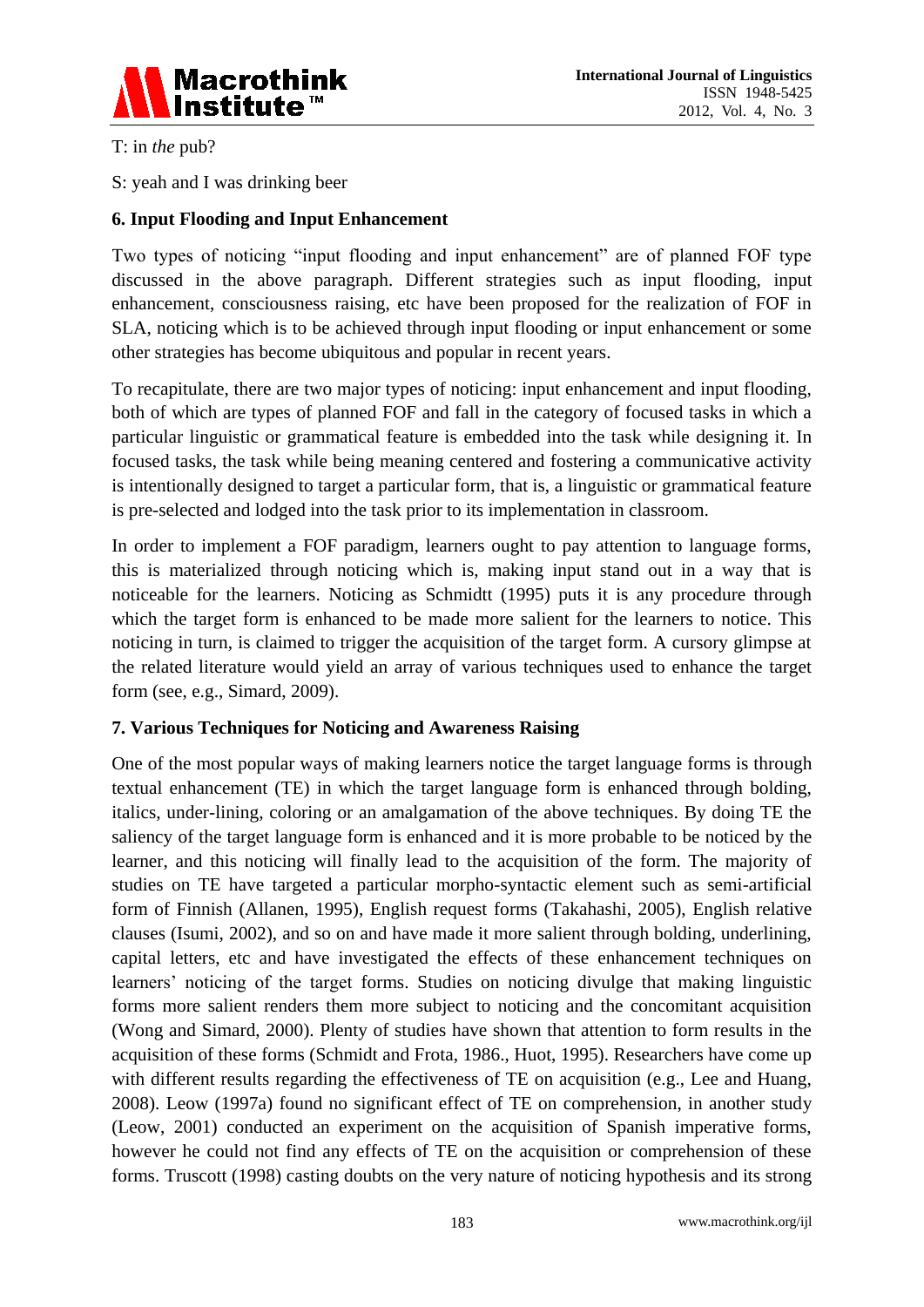

claims regarding acquisition, asserted that foundations of the theory in cognitive psychology are weak and research does not provide a clear interpretation for it, he also mentioned that noticing might be necessary for the acquisition of meta-linguistic knowledge but not for gaining competence.

Simard (2009) investigated the effects of *different TE formats* (number and choice of different typographical cues) on the intake of plural markers in English. He prepared eight versions of the same text to allow comparisons of different TE formats on learners' noticing and acquisition, he made the target feature (English plural markers) salient by *1) italics, 2) underlining, 3) bold typing, 4) different color, 5) capital letters, 6) plural markers enhanced with the preceding five typographical cues used at the same time, 7) plural markers enhanced with the use of three typographical cues, that is bold, capital and underlined, and 8 ) plural markers not enhanced (control group).* His results suggested that different TE formats had different impacts on the intake of participants. Takahashi (2005) using *discourse completion test* and *role plays*, studied the effects of Japanese learners' noticing of the English request forms on their learning outcomes. The results indicated that the learners' higher awareness of these forms induced the emergence of these forms during their post-test performance.

Lee (2007) studied the effects of TE on the noticing and acquisition of passive in English, he *bolded* passive structures in the text to measure its effect on noticing and subsequent learning, he found out that while this technique enhanced the learning of passive but had deteriorating effects on the comprehension of the participants. In a study on the effectiveness of noticing on English dative alteration, Radwan (2005) *bold typed* and *underlined* the datives and their complements in the text but could not find any significant effects of TE on the acquisition of dative. In a study on the relationship between noticing and writing, Qi & Lapkin (2001) investigated the role of noticing on L2 writing improvement. they assigned a writing task and after 4 days gave back the original draft and the reformulated one to the learners and asked them to compare them while thinking aloud and the researchers recorded their *comparisons* and *think alouds*. Then, they displayed the recordings to the participants and asked them to explain in detail how and what they noticed in the comparisons. They came up with the conclusion that while composing and reformulation promote noticing, the quality of noticing that relates to L2 writing improvement is different for learners with different levels of L2 proficiency. Kuiken and Vedder (2002) studied the effects of *interaction* on the noticing of passive in English. They formed two groups of one experimental (+interaction) and one control (-interaction), They applied *input flooding* technique by making the experimental group engage in abundant interactions using passive and found that numerous instances of interaction lead to the noticing of passive. Varnosfadrani and Basturkmen (2009) investigated the effects of explicit and implicit *correction* of learners' oral productions on noticing. They asked the participants to read and retell a written text during an interview, then they corrected one group explicitly and the other group implicitly by recasts. The results revealed higher scores for explicitly corrected learners than implicitly corrected ones.

In a study on the role of recasts in noticing, Leeman (2003) studied the role of recasts in inducing noticing of Spanish noun-adjective agreement system. Recasts provide implicit positive and negative evidence and also make the positive evidence salient and ready for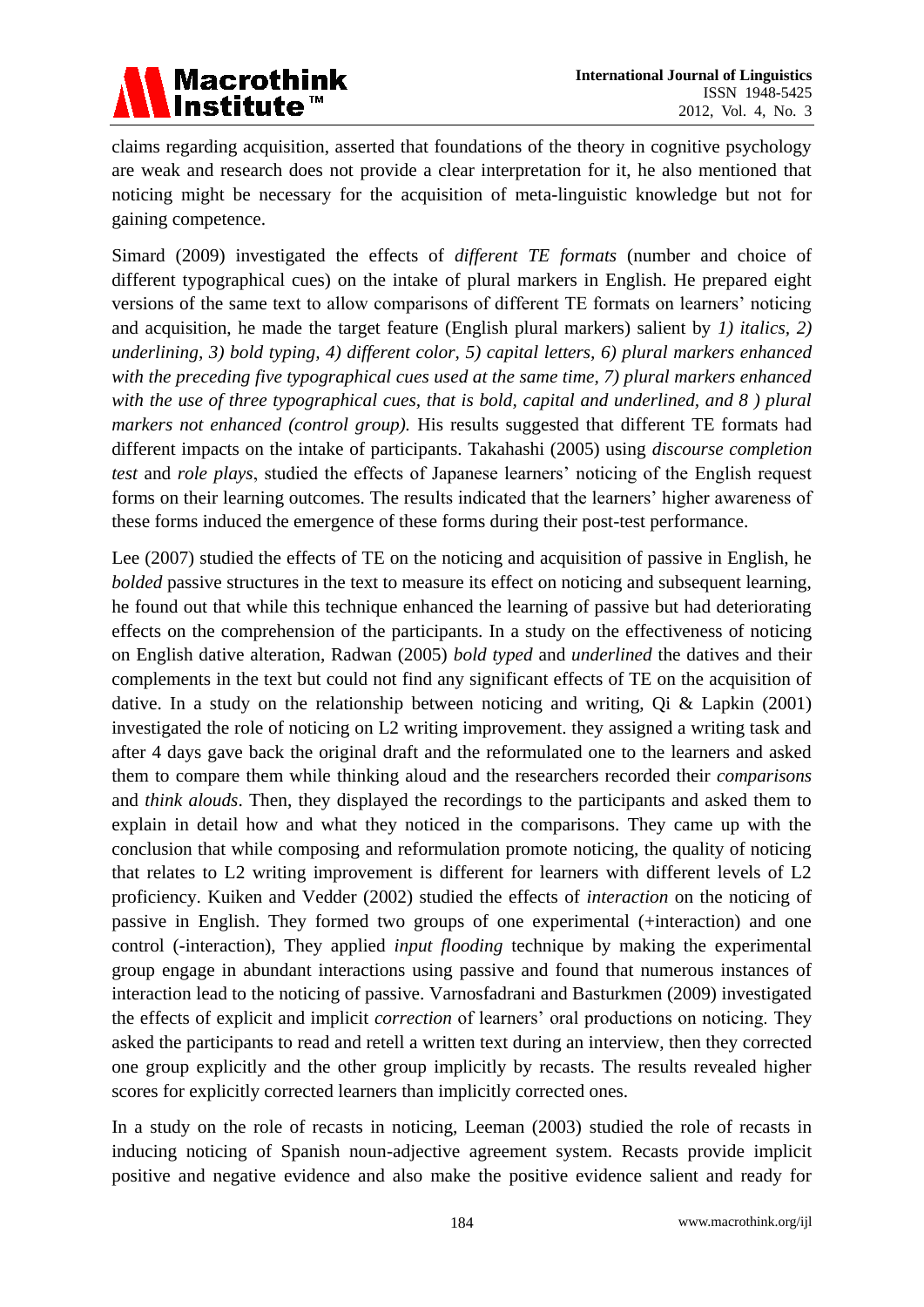# Macrothink<br>|Institute™

noticing. He found that recasts lead to the noticing of target feature and he claimed this is not because recasts have provided negative evidence but because they have made the target form more salient for noticing. Ortega (1996) selected *planning opportunity* as the inducer of noticing, he studied the effects of planning opportunity on noticing and FOF, he asked the participants to listen to a story and look at a series of pictures moving as the story unfolds. They were then, given 10 minutes to plan their oral reproduction of the story while looking at the string of pictures moving. His results provided support for the claim that planning before doing L2 task promotes FOF by providing space for the leaner to devote conscious attention to formal features. Class room activities which prompt a focus on meaning and its subsequent noticing was the study Williams (1999) carried out to investigate and compare the effect of activities inducing FOF such as *correcting* a writing assignment and compare it with activities which prompt attention and focus on meaning rather than form such as the discussion of the news of last week. The results they obtained indicated that type and degree of learner generated attention to form is related to proficiency level of the learners and the nature of the activity. They also found that learners overwhelmingly chose to focus on lexical rather than grammatical issues.

The effect of noticing on English relative clause acquisition was the research project Izumi (2002) conducted. The project studied the facilitative effects of internal (*visual enhancement*) and external (*output*) attention drawing devices on the acquisition of relative clauses. Izumi devised reading comprehension texts with *underlined* noun phrases and the head noun was *bolded* or *shadowed* in order to augment the chance of noticing, he also used *external output induced noticing* to see whether the act of producing output induces noticing. His results showed that visual enhancement failed to bring about measurable gains in learning and those exposed to output- input activities outperformed those exposed to the same input by visual enhancement.

In Harley's (1998) study on grade 2 immersion classrooms the *noun endings* had *prolonged clues* to draw learners' attention to grammatical gender. She found that these clues assisted young learners in mastering grammatical gender of high frequency words but not for less frequent words. In an almost similar study, Lyster (2004) conducted a study on the acquisition of grammatical gender of French in immersion classes, Lyster also attempted to make learners pay attention to *noun endings* which could reliably predict grammatical gender by using *typographically enhanced texts*. He concluded that form focused instruction was more successful when combined with prompts than with no feedback or recasts.

#### **8. The Rationale for Noticing, Awareness Raising and FOF Instruction**

Learners are not capable of acquiring all linguistic or grammatical features without any pedagogical intervention (see, e.g. Ellis, 1995). Most grammatical and linguistic features go unnoticed by learners and learners never even pay the slightest attention to them. Even in the case of the forms that learners acquire without explicit heed to form that is in the context of communicative meaning centered activities, learners do not develop high proficiency levels in their production, for example, immersion program in Canada. learners without attention to form usually falter in productive skills of speaking and writing ( see Swain, 1985). The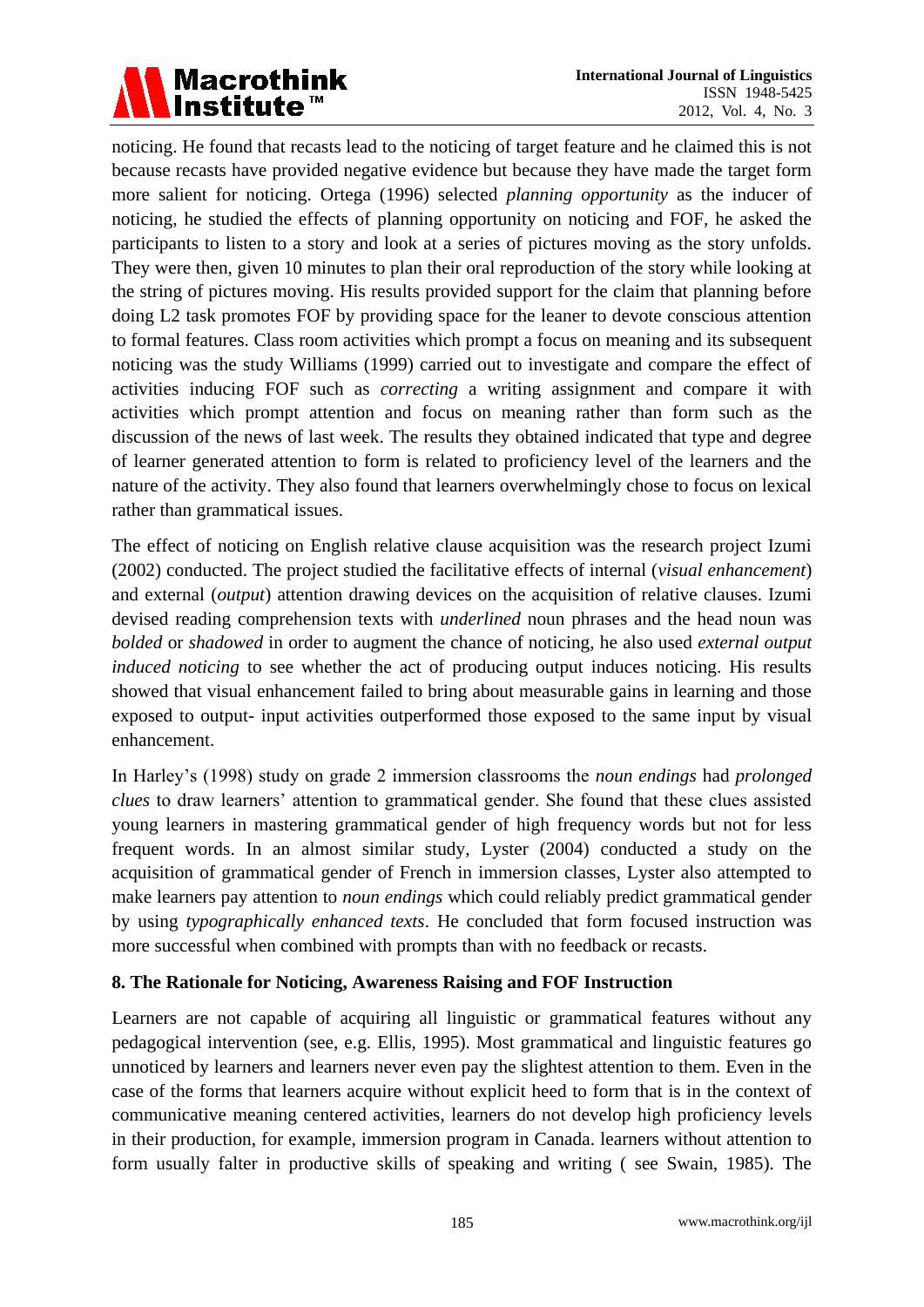

acquisition of some linguistic features, without attending explicitly to form is far from easy, for example, the acquisition of the difference between present perfect and present perfect continuous is a daunting task and a harrowing experience which cannot be achieved without direct intervention of teachers or any kind of attending to form.

Krashen (1985) claimed that comprehensible input, that is, the input slightly beyond the learners' present level of competence would suffice for language acquisition to take place, he believed that classroom activities should all be focused on content, meaning and message rather than form. He further purported that conscious linguistic knowledge functions only as a monitor system for the learner to monitor his/her output and this explicit knowledge has no contribution in fluent language production, for example, in speaking. He believed that fluent language production is the corollary of acquired knowledge rather than learned knowledge which is conscious.

Krashen's critics (e.g., see, Swain, 1985) claim that comprehensible input alone is by no means sufficient for language acquisition to take place. They pronounce the indispensible role of consciousness raising and FOF activities to make learners cognizant of target forms and concomitantly induce the acquisition of those forms. Long (1991) positing his interaction hypothesis, stresses the crucial role of interaction and negotiated input in acquisition. Swain (1985) studied the case of immersion program in Canada and observed that non-native speakers resembled indigenous speakers in terms of receptive skills, however, they lagged far behind native children in productive skills. Adducing output hypothesis, he added that output is indispensible to the process of language acquisition, since it brings about noticing, that is, learners get aware of their grammatical or linguistic shortcomings and loopholes in their inter language systems. Noticing pitfalls in their inter-language systems, brings about learners' paying attention to those forms on spot or in future input.

Output hypothesis, interaction hypothesis, allied with the scrutiny of immersion program in Canada and the failure of Krashen's input hypothesis paved the way for the advent of a novel era and an auspicious horizon in the field of language teaching. Pundits and gurus realized that the point was no longer whether to teach grammar or not, but the point was how to teach it. Schmidtt's noticing hypothesis is a compromise between modern communicative language teaching and obsolete deductive grammar instruction (Schmidtt, 1995). Research to date ( e.g., Takahashi, 2005., Simard, 2009., Allanen, 1995) strongly favors noticing and attention to form by consciousness raising, input flooding, input enhancement, etc as a viable and appropriate path to the acquisition of linguistic and grammatical forms within the context of communicative, meaning centered activities. Noticing and FOF are a reconciliation of archaic deductive grammar instruction and communicative form-free practices, a rapprochement between form and meaning, a ceasefire between learning and acquisition. Ellis et al (2002) enumerate several premises on which the justification for an instructional approach based on FOF rests:

1. To acquire the ability to use new linguistic forms communicatively, learners need the opportunity to engage in meaning-focused language use (see Prabhu, 1987).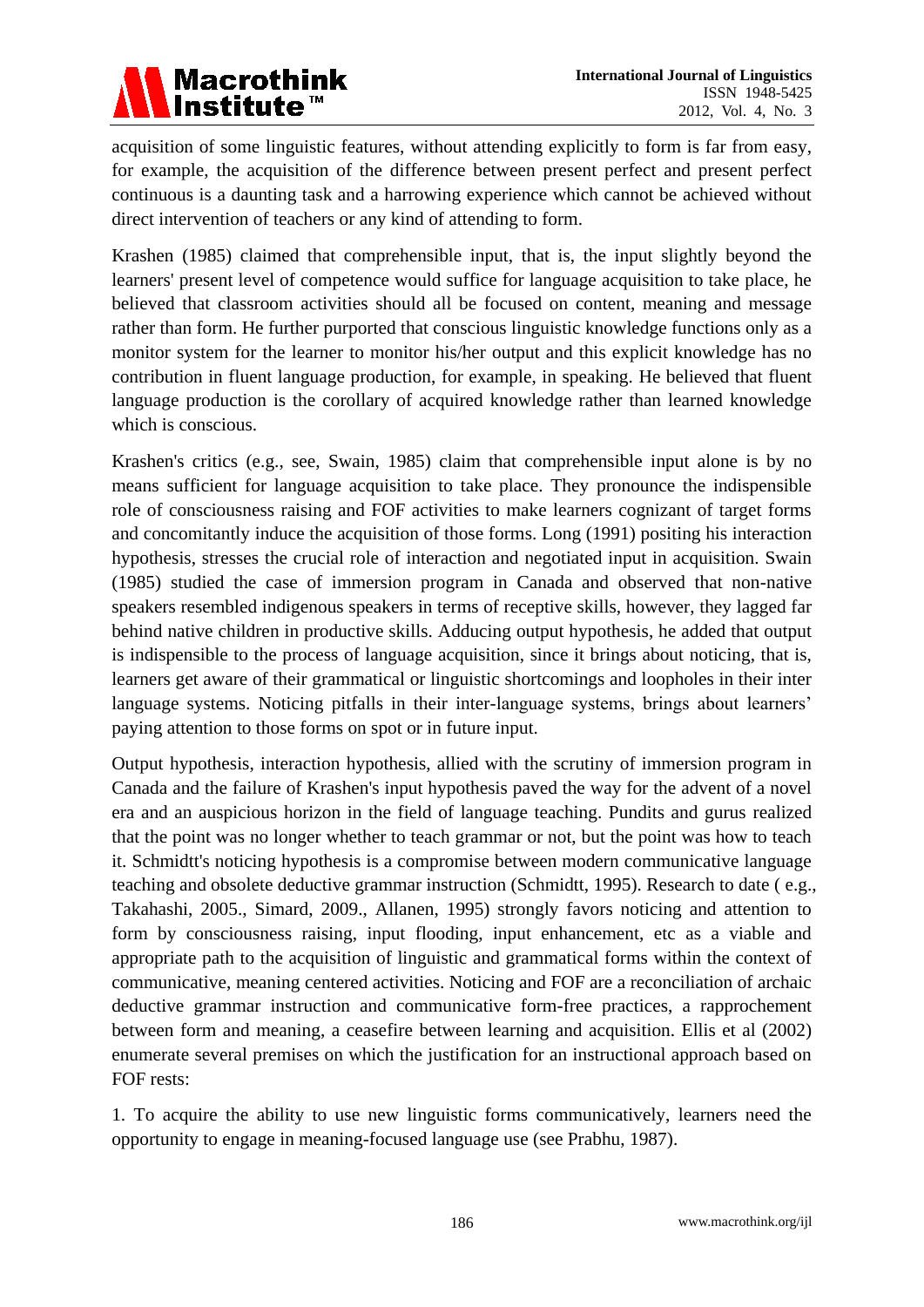

2. However, such opportunity will only guarantee full acquisition of the new linguistic forms if learners also have the opportunity to attend to form while engaged in meaning-focused language use. Long (1991) argues that only in this way can attention to form be made compatible with the immutable processes that characterize L2 acquisition and thereby overcome persistent developmental errors.

3. Given that learners have a limited capacity to process the second language(L2) and have difficulty in simultaneously attending to meaning and form they will prioritize meaning over form when performing a communicative activity (VanPatten, 1990).

4. For this reason, it is necessary to find ways of drawing learners' attention to form during a communicative activity. As Doughty (2001) notes 'the factor that distinguishes FOF from other pedagogical approaches is the requirement that FOF involves learners' briefly and perhaps simultaneously attending to form, meaning and use during one cognitive event' (p. 211).

Adopted from Ellis (2002)

#### **9. Conclusion**

FOF is a rapprochement between the obsolete deductive teaching of grammar and preposterous inductive grammar teaching within the so called communicative language teaching approach. FOF activities while keeping learners' attention on content and message, make occasional departures to the target forms and make learners cognizant of the forms and induce noticing and the concomitant acquisition of those forms. FOF can be an efficient and feasible way to teach grammatical and linguistic forms to learners while keeping their attention on meaning and content.

What seems to be clear is that noticing hypothesis and FOF can be harbingers of success for language learners and the use of activities which incorporate FOF to make the target features more salient for learners to notice can facilitate learning of language forms. The experts in the field recommend that curriculum and syllabus designers leave no stone unturned in embedding as much FOF and noticing activities as possible in language learning tasks. The majority of researchers (e.g., Lightbown & Spada, 1990., Nassaji, 1999 ., Williams, 1995., Fotos & Ellis, 1991., Spada & Lightbown, 1993) found a strong relationship between enhancing target forms and learners' noticing and acquisition of those forms. What seems to be a more likely future trend in the field of language teaching and learning is the use of more extensive FOF and noticing activities in course syllabi and language tasks.

#### **References**

Alanen, R. (1995). Input enhancement and rule presentation in second language acquisition. In: Schmidt, R. (Ed.), *Attention and Awareness in Foreign Language Acquisition*. University of Hawaii, Honolulu, pp. 259–302.

Burgess, J., & Etherington, S. (2002). Focus on Grammatical form: Explicit or implicit? *System*, 3*0,* 433-458. http://dx.doi.org/10.1016/S0346-251X(02)00048-9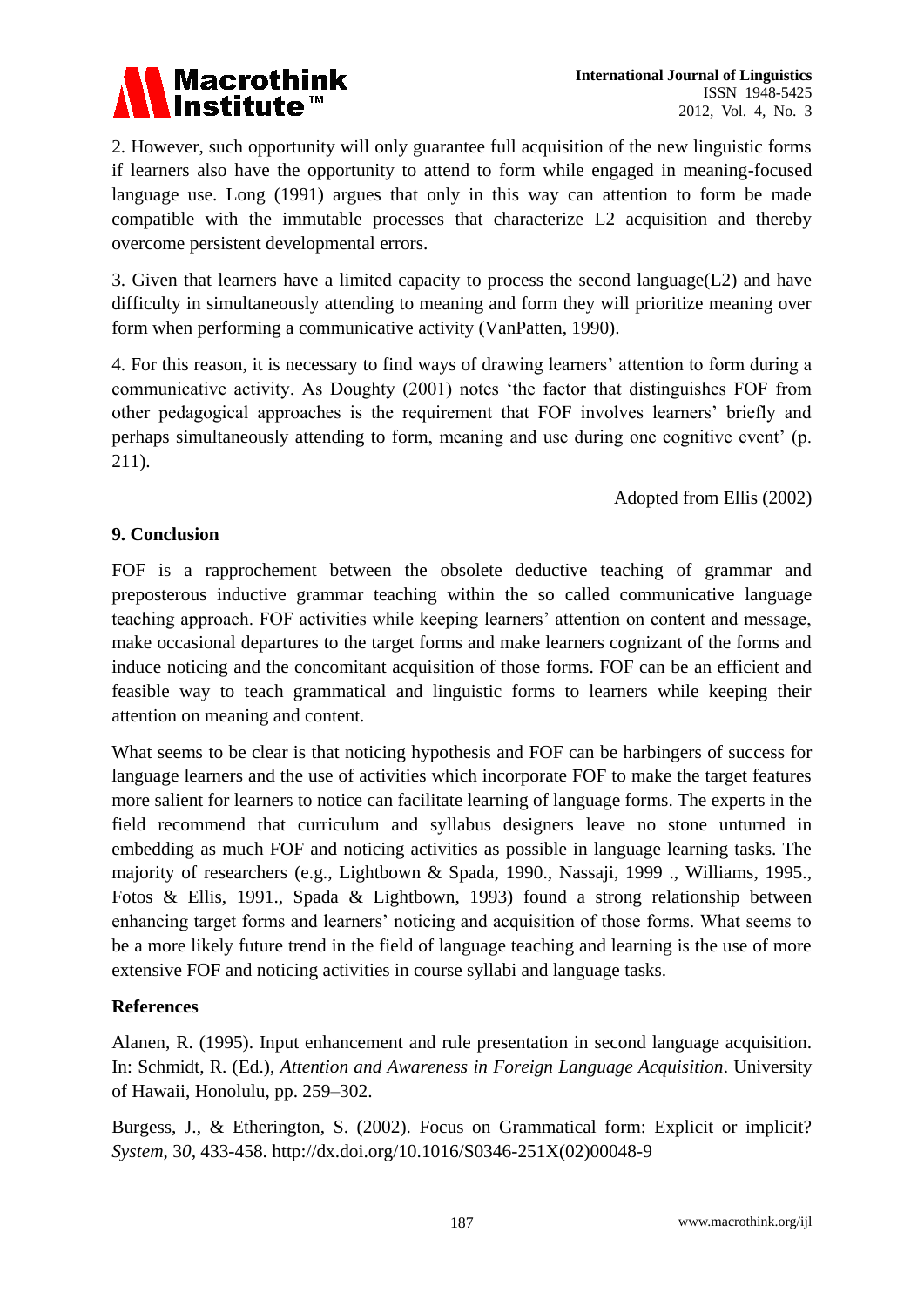# **Macrothink**

Celce-Murcia, M. (1991). Grammar pedagogy in second and foreign language teaching*. TESOL Quarterly, 25,* 459–480. http://dx.doi.org/10.2307/3586980

Doughty, C., & Williams, J. (1998). Issues and terminology. In: Doughty, C., Williams, J. (Eds.), *Focus on Form in Classroom Second Language Acquisition*. Cambridge University Press, Cambridge, MA, pp. 1–11.

Ellis, R. (1995). Interpretation tasks for grammar teaching. *TESOL Quarterly, 29*, 87–106. http://dx.doi.org/10.2307/3587806

Ellis, R. (1997). *SLA Research and Language Teaching*. Oxford University Press, Oxford.

Ellis,R ., Basturkmen, H., Loewen, SH. (2002). Doing focus on form. *System, 30,* 419–432. http://dx.doi.org/10.1016/S0346-251X(02)00047-7

Fotos, S., & Ellis, R. (1991). Communicating about grammar: A task-based approach. *TESOL Quarterly, 25*, 605–628. http://dx.doi.org/10.2307/3587079

Gass, S., Svetics, I., & Lemelin, S. (2003). Differential effects of attention. *Language Learning 53,* 497–545. http://dx.doi.org/10.1111/1467-9922.00233

Harley, B. (1998). The role of form-focused tasks in promoting the second language acquisition of children in grade 2. In: Doughty, C., Williams, J. (Eds.), *Focus on Form in Classroom Second language Acquisition*. Cambridge University Press, Cambridge, pp. 156–174.

Huot, D. (1995). Observer l'attention: quelques re´sultats d'une e´tude de cas. In: Schmidt, R. (Ed.), Explicit and Implicit Processes in Foreign Language Acquisition. University of Hawaii at Manoa, Honolulu, pp. 85–126.

Izumi, Sh. (2002). Output, input enhancement, and the noticing hypothsis: *An Experimental Study on ESL Relativization. SSLA, 24*, 541–577.

Krashen, S. (1985). *The input hypothesis. Issues and implications*. London: Longman.

Kuiken, F., & Vedder, I. (2002). The effect of interaction in acquiring the grammar of a second language. *International Journal of Educational Research, 37,* 343–358. http://dx.doi.org/10.1016/S0883-0355(03)00009-0

Lee, S.K., (2007). Effects of textual enhancement and topic familiarity on Korean EFL student's reading comprehension and learning of passive voice. *Language Learning, 57,*  87–118. http://dx.doi.org/10.1111/j.1467-9922.2007.00400.x

Lee, S.K., & Huang, H.T., (2008). Visual input enhancement and grammar learning: A meta-analytic review. *Studies in Second Language Acquisition, 30,* 307–331. http://dx.doi.org/10.1017/S0272263108080479

Leeman, J. (2003). Recasts and second language developement. *SSLA, 25, 37–63.*

Leow, R. (1997). Attention, awareness, and foreign language behavior. *Language Learning 47,* 467–506. http://dx.doi.org/10.1111/0023-8333.00017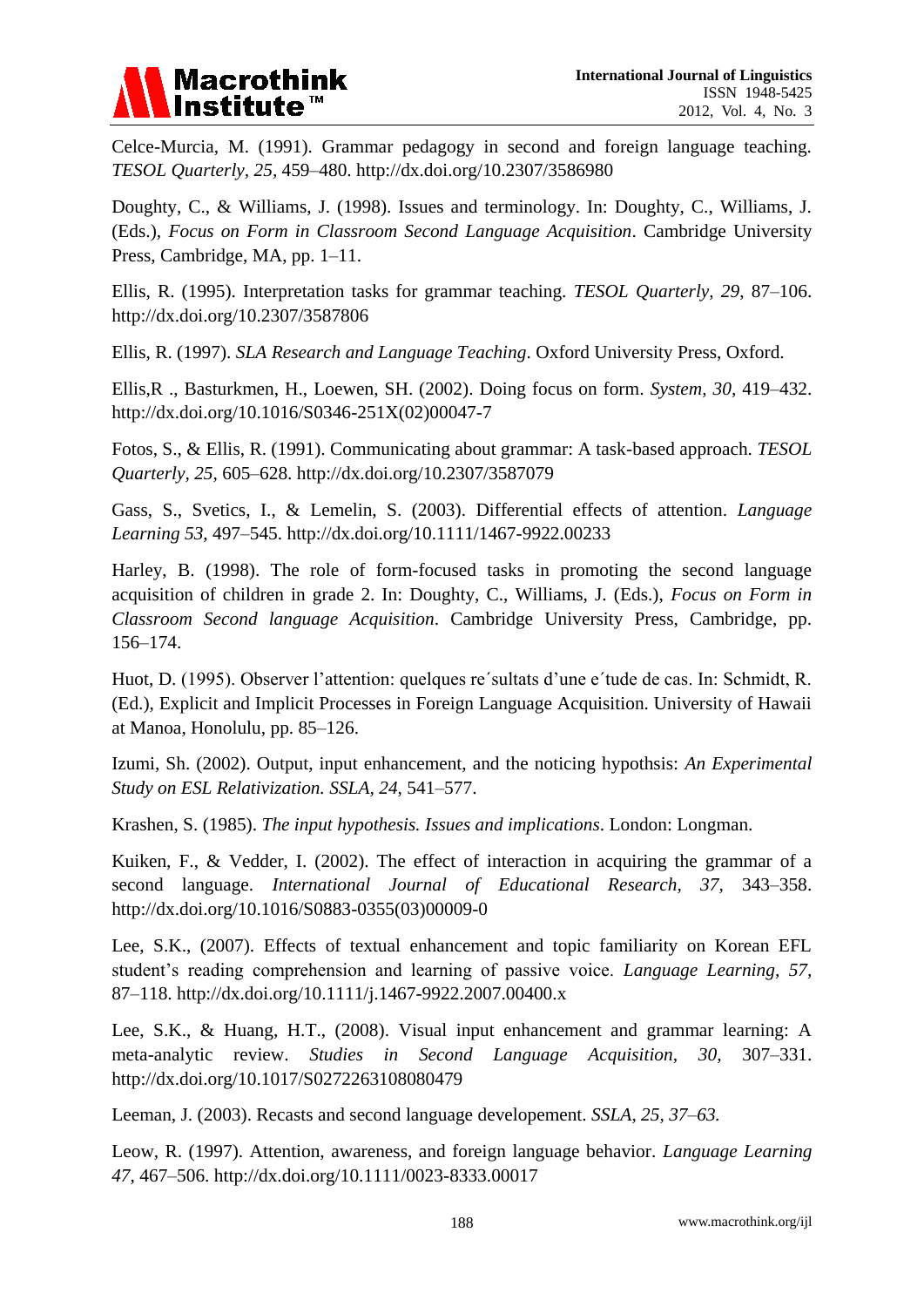# **Macrothink**

Leow, R. (2001). Do learners notice enhanced forms while interacting with the L2? An on-line and off-line study of the role of written input enhancement in L2 reading. *Hispania, 84,* 496–509. http://dx.doi.org/10.2307/3657810

Lightbown, P., & N. Spada. (1990). Focus on form and corrective feedback in communicative language teaching: Effects on second language learning. *Studies in Second Language Acquisition, 12,* 429–448. http://dx.doi.org/10.1017/S0272263100009517

Long, M. H., (1991). Focus on form: a design feature in language teaching methodology. In: de Bot, K.,Ginsberg, R., Kramsch, C. (Eds.), *Foreign Language Research in Cross-Cultural Perspective*. JohnBenjamins, Amsterdam, pp. 39–52.

Lyster, R. (2005). Differential effects of prompts and recasts in form focused instruction. *SSLA*, 26, 399–432

Nassaji, H. (1999). Towards integrating form-focused instruction and communicative interaction in the second language classroom: Some pedagogical possibilities. *The Canadian Modern Language Review, 55,* 385–402. http://dx.doi.org/10.3138/cmlr.55.3.386

Ortega, L. (1996). Planning and focus on form in L2 oral performance. *SSLA, 21, 109–148.*

Qi, D. S., & Lapkin, SH. (2001). Exploring the role of noticing in a three-stage second language writing task. *Journal of second language writing, 10,* 277-303. http://dx.doi.org/10.1016/S1060-3743(01)00046-7

Radwan, A. (2005). The effectiveness of explicit attention to form in language learning. *System, 33,* 69–87. http://dx.doi.org/10.1016/j.system.2004.06.007

Richards. J. C., & Rodgers, T.S. (2002). *Approaches and methods in Language Teaching.* Cambridge university press.

Rosa, E., & Leow, R. P. (2004). Awareness, different learning conditions, and second language development. *Applied Psycholinguistics, 25,* 269–292. http://dx.doi.org/10.1017/S0142716404001134

Schmidt, R. (1994). Deconstructing consciousness in search of useful definitions for applied linguistics. *AILA Review, 11,* 11–26.

Schmidt, R. (1995). Consciousness and foreign language learning: a tutorial on the role of attention and awareness in learning. In: Schmidt, R. (Ed.), *Attention and Awareness in Foreign Language Learning* (Technical Report 9). University of Hawaii, Second Language & Curriculum Center, Honolulu, HI, pp. 1–63.

Schmidt, R., & Frota, S., (1986). Developing basic conversational ability in a second language: a case study of an adult learner of Portuguese. In: Day, R. (Ed.), *Talking to Learn: Conversation in Second Language Acquisition*. Newbury House, Rowley, MA.

Simard, D. (2009). Differential effects of textual enhancement formats on intake. *System, 37,* 124–135. http://dx.doi.org/10.1016/j.system.2008.06.005